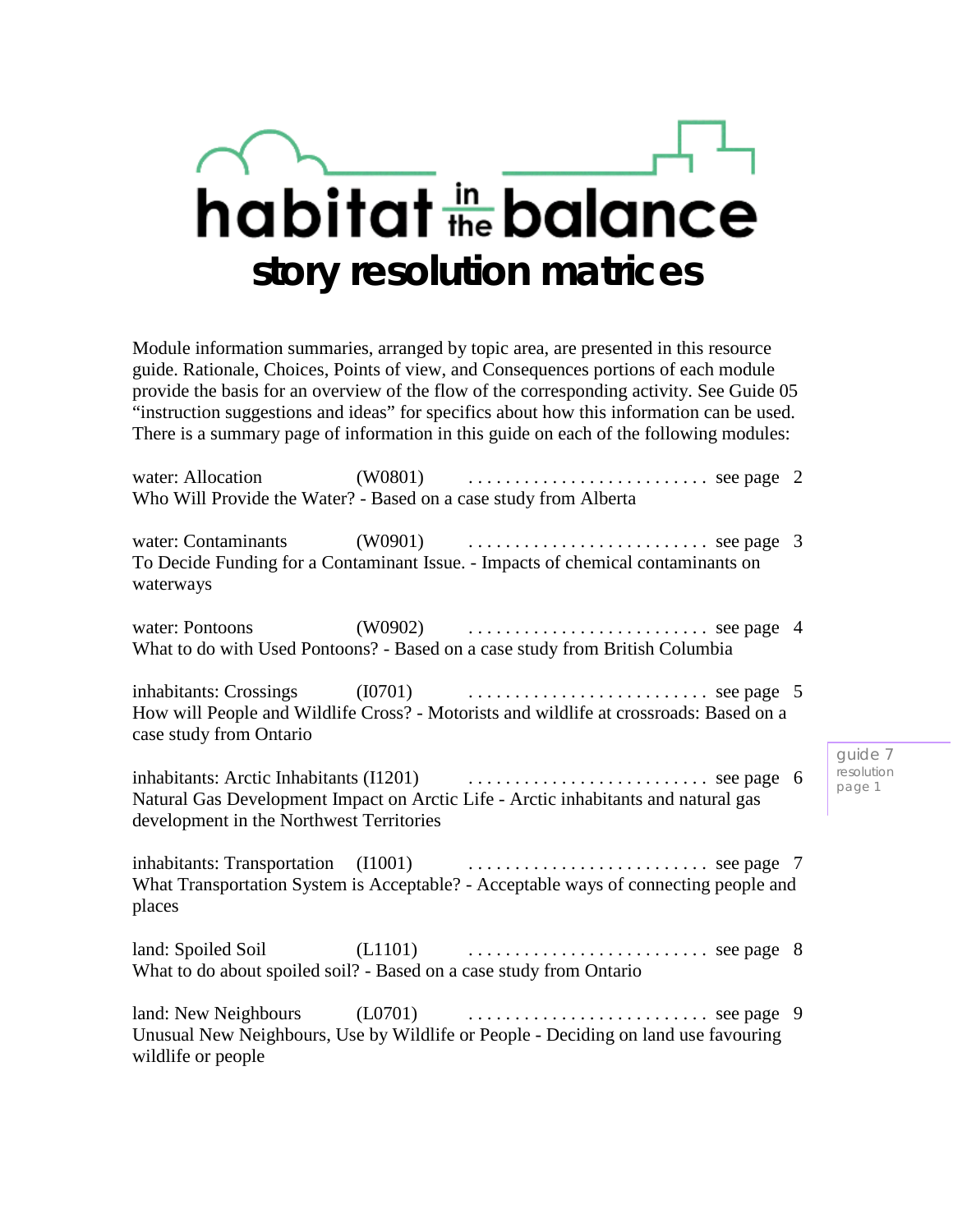# water: Allocation

This story is about using water from a freshwater system to supply the needs of a proposed commercial development. It is based on a real situation in a region where water is scarce. There is an issue because people do not agree about the source of water to allocate, or even if it should be provided.

#### Title:

Who Will Provide the Water? Based on a case study from Alberta

#### Question:

When there is a need for water in a place where water is scarce, what is involved in deciding where to get the water?

## Statement purpose:

Users are asked to imagine that they are preparing a statement for presentation at a public meeting.

## Choices that can be selected:

1) do not allocate water to the Development,

2) pipe treated water from Calgary for the Development,

3) pipe treated water from Drumheller's supply for the Development, or

4) obtain water from the Western Irrigation District for the Development.

Points of view with Consequence summary for each choice:

developers -- business people arranging for this commercial Development 1) worst 2) fair  $3)$  poor  $4)$  good concerned citizens from Balzac -- long-time residents of Balzac 1) poor 2) poor 3) fair 4) good Rocky View Municipal District council members -- elected to represent Balzac 1) worst 2) fair  $3)$  poor 4) best farmers -- landowners along the Western Irrigation District irrigation canal 1) poor 2) worst  $3)$  fair  $4)$  best ranchers -- landowners along the Drumheller water supply route 1) best 2) fair  $\frac{3}{2}$  worst 4) fair pipeline construction executives -- represent equipment operators, pipe fitters, etc. 1) worst 2) poor 3) fair 4) best environmental activists -- are committed to protecting the natural environment 1) best 2) poor 3) worst 4) fair Calgary waterworks officials -- manage water to Calgary and communities 1) best 2) worst 3) fair 4) good Drumheller town managers -- administer services to their residents 1) good 2) poor 3) worst 4) fair Western Irrigation District managers -- manage water supplied to the district 1) poor 2) worst  $3)$  fair  $4)$  best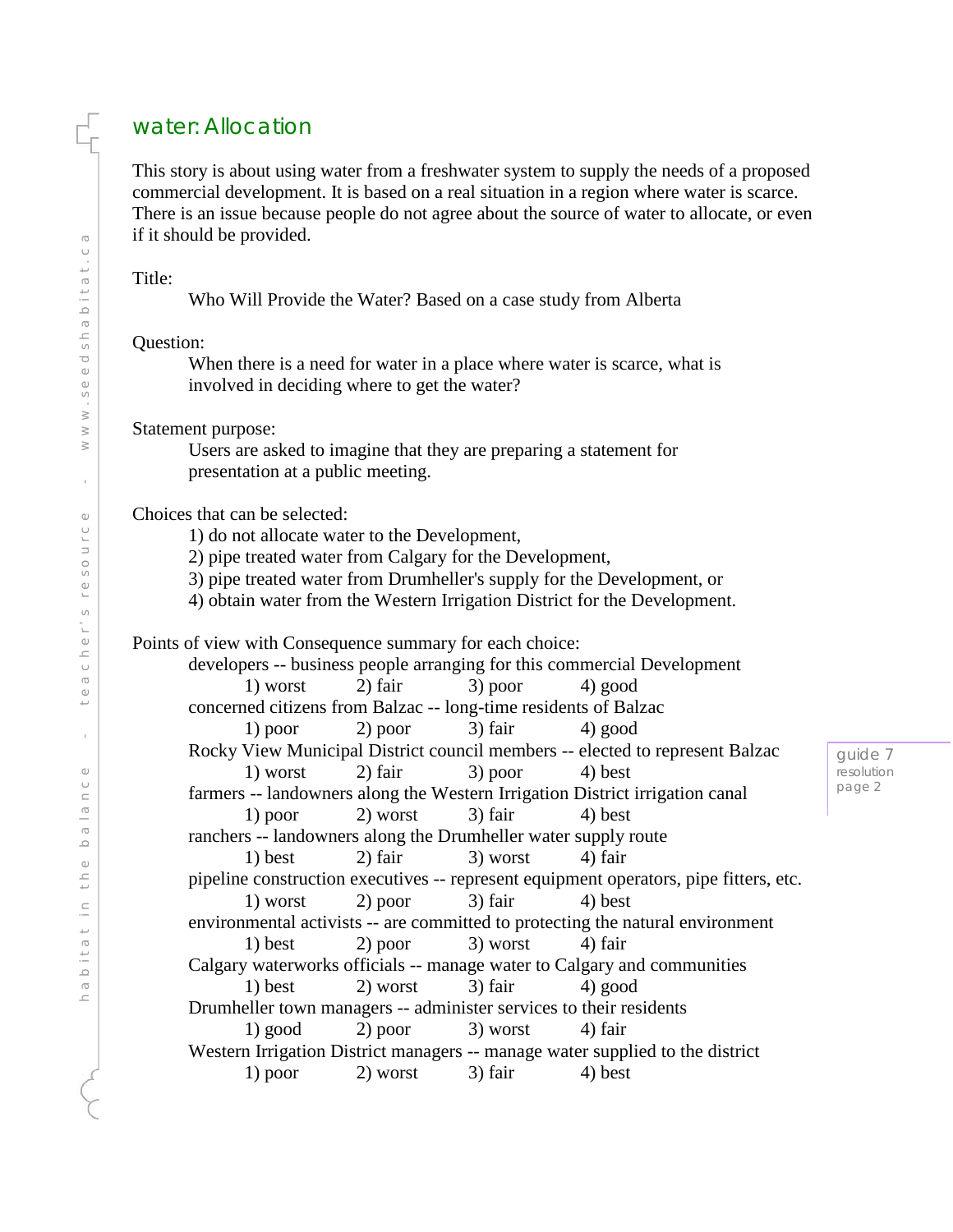# water: Contaminants

This story explores using limited funds to deal with chemical contaminants (also called pollutants) that impact a river. The story follows Becky as she observes excess or unwanted chemicals in the local waterway. The reason this is an issue is that people disagree about what action should be taken when excess chemicals are in their water.

#### Title:

To Decide Funding for a Contaminant Issue - Impacts of chemical contaminants on waterways

#### Question:

What is involved in deciding how to deal with a contaminated river, when funds are limited?

#### Statement purpose:

Users are asked to imagine that they are preparing a statement for a government hearing.

## Choices that can be selected:

1) fund the pulp and paper mill to create a constructed wetland,

2) upgrade the wastewater treatment plant to include tertiary treatment,

- 3) fund the stormwater drainage system to add a constructed wetland, or
- 4) finance the Resort services change toward conference and spa facilities.

Points of view with Consequence summary for each choice:

Resort at Crystal Shores managers -- manage the tourist Resort 1) good 2) fair  $3$  fair  $4$ ) best Concerned citizens from Pleasant Cove -- live in a small community by the Resort 1) good 2) fair  $\frac{3}{2}$  poor  $\frac{4}{1}$  fair Representatives of Copper City Citizens for Responsible Taxation -- a group opposed to unnecessary increases in taxes 1) best 2) fair 3) good 4) poor Copper City Council members -- politicians who represent Copper City interests 1) good 2) best  $3)$  fair  $4)$  poor Environmental Protection Council members -- environmental awareness group 1) good 2) best 3) fair 4) worst Pulp and paper mill managers -- manage the pulp and paper mill 1) best 2) good 3) fair 4) worst Copper City wastewater treatment plant managers -- manage wastewater system 1) fair 2) best 3) fair 4) poor Copper City stormwater drainage system managers -- manage rain/snow system 1) fair 2) good 3) best 4) poor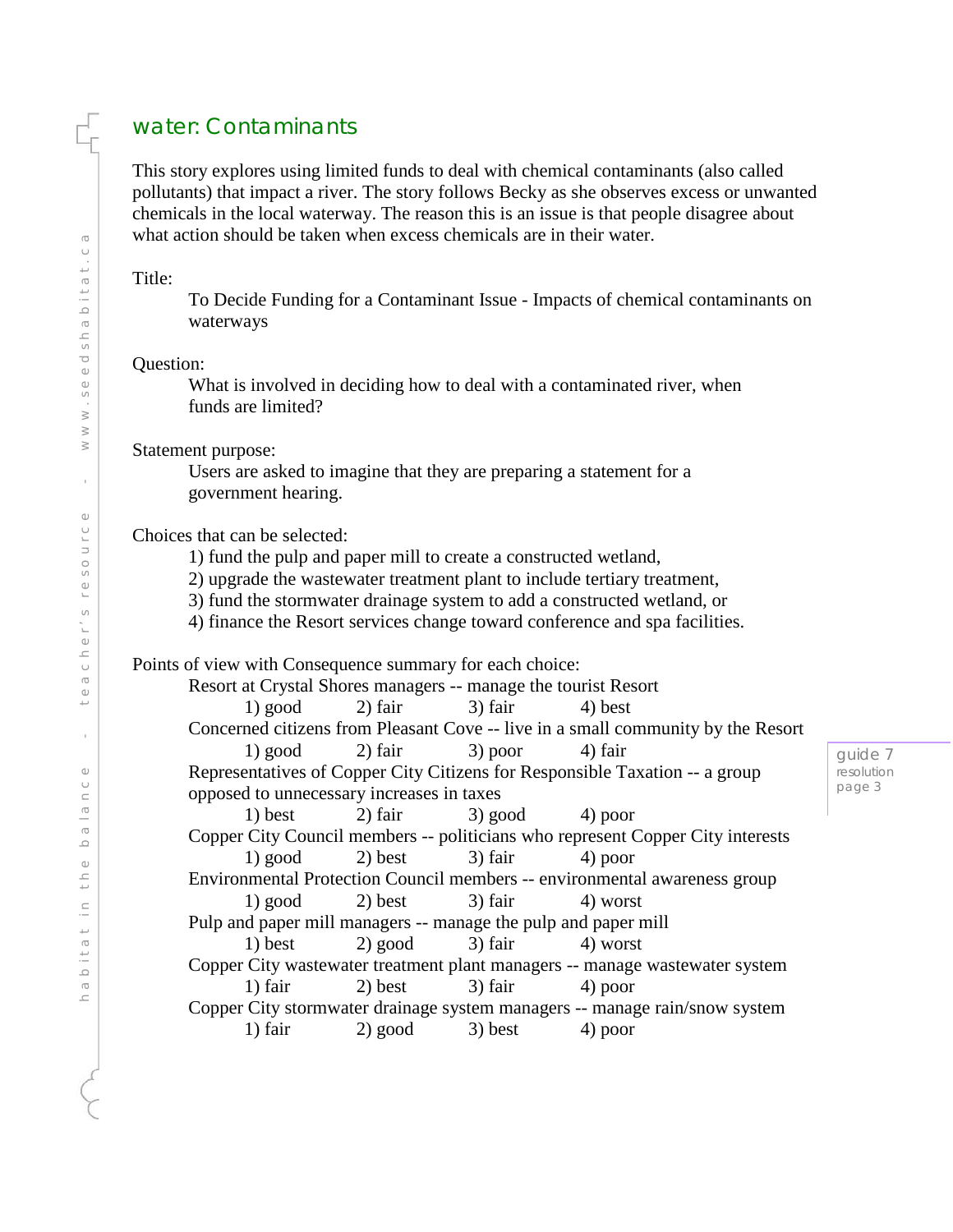# water: Pontoons

This story is about what should be done with used pontoon structures that have become 'waste' and the impact their disposal might have on aquatic and terrestrial habitats. The community must decide on whether the pontoons should be sunk in the lake, reused, or recycled. There is an issue because people do not agree about the action to take with the obsolete structures once they are decommissioned.

## Title:

What to do with Used Pontoons? Based on a case study from British Columbia

## Question:

How best to dispose of used structures that may impact aquatic or terrestrial habitats?

Statement purpose:

Users are asked to imagine that they are preparing a statement for a public forum.

Choices that can be selected:

- 1) Sinking tow the pontoons to the deepest part of the lake and sink them to bottom,
- 2) Recycling haul the pontoons onto land and break them into useable components, or,
- 3) Reusing tow the pontoons to another location and use them for another purpose.

Points of view with Consequence summary for each choice:

WRB Bridge project manager -- oversees all aspects of bridge work 1) best 2) fair  $3)$  good City of Kelowna council member -- elected politicians representing the interests of Kelowna residents 1) worst  $2)$  good  $3)$  fair First Nation spokesperson -- local First Nation community representative 1) worst  $2)$  fair  $3)$  good British Columbia concerned citizen -- residents in and around Kelowna, B.C.

```
1) worst 2) good 3) fair
```
Yacht club member -- active in boating activities on Lake Okanagan 1) fair 2) poor 3) good

Responsible Taxation Association member – citizens opposed to unnecessary increases in taxes

1) best 2) fair 3) poor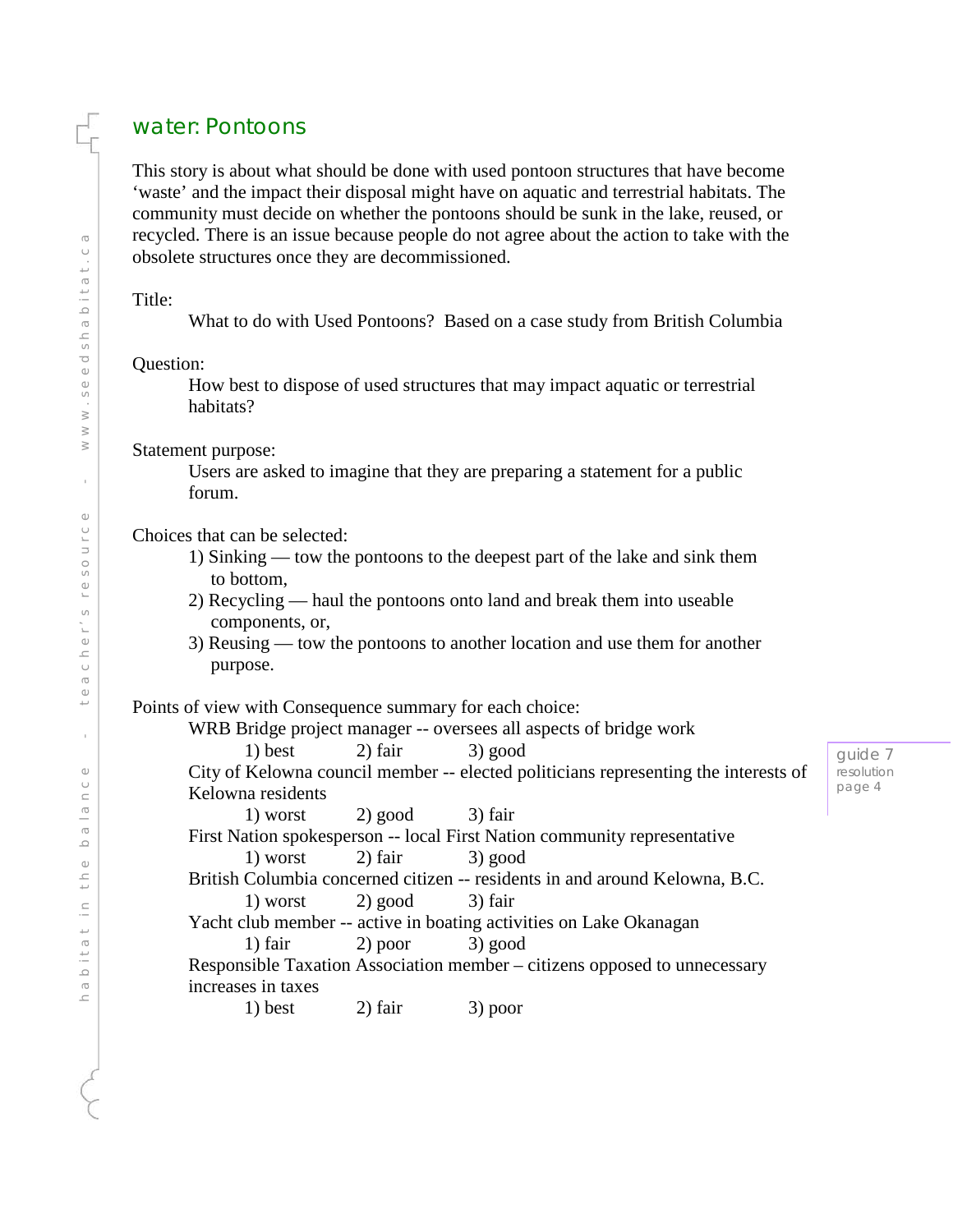# inhabitants: Crossings

This module deals with a road that is crossed by wildlife in an ecologically important area. The user must choose an action that protects wildlife while allowing for safe use by people. There is an issue because people do not agree about the action to take concerning a local causeway (road), or even if anything has to be done.

Title:

How will People and Wildlife Cross? - Motorists and wildlife at crossroads: Based on a case study from Ontario

#### Question:

What action should be taken about a human transportation route that is crossed by wildlife in an ecologically important area?

Statement purpose:

Users are asked to imagine that they are preparing a statement for presentation at a community rally.

Choices that can be selected:

- 1) wider separate passageways (doubling the width of the causeway by adding to the road, adding a pedestrian path, and placing water and wildlife paths under the causeway),
- 2) scenic alternate pathways (constructing a separate pedestrian passageway through the marsh, placing wildlife paths under the causeway, and installing a gate to control water flow into the marsh), or,
- 3) existing shared crossings (monitoring car and wildlife road crossings along with marsh improvements).

## Points of view with Consequence summary for each choice:

Mainland concerned citizen -- residents of Port Rowan and surrounding areas 1) best  $2)$  good  $3)$  poor

Cottage association representative -- represent Long Point summer cottage owners 1) poor 2) fair  $3)$  best

Local amateur naturalist -- concerned about sustainable ecosystem use 1) fair  $2)$  best  $3)$  good

Boating industry member -- represent commercial guides and marina owners 1) poor 2) fair 3) best

Building company agent -- local business people who manage transportation routes 1) best 2) good 3) fair

Recreational club delegate -- residents supporting fitness and outdoor activities 1) good 2) best 3) worst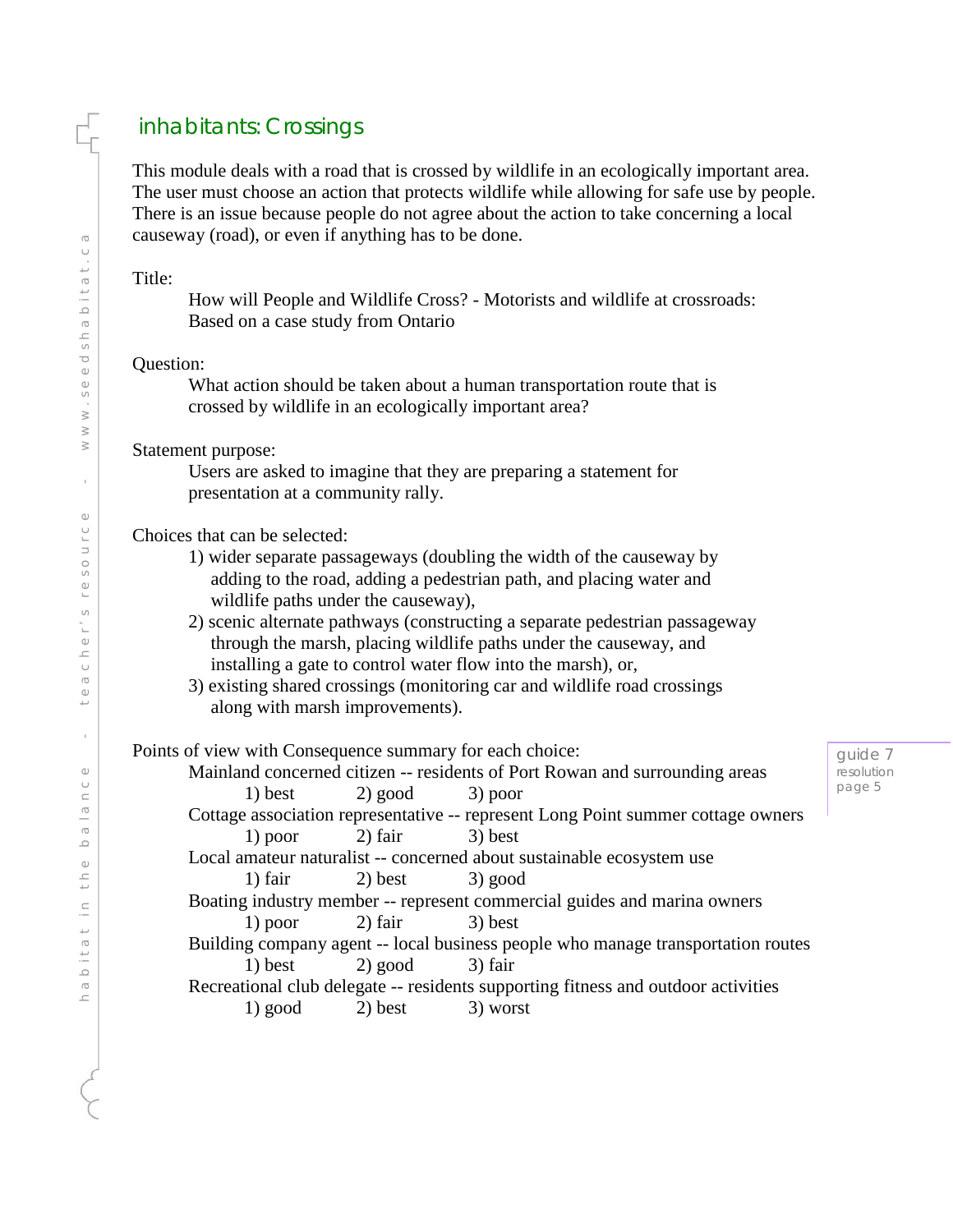# inhabitants: Arctic Inhabitants

This story explores the choices of whether to develop the natural gas and if so, how to transport it to Alberta. The issue takes into account the possible impact on plants and animals and their habitats as well as people in the North. There is an issue because people do not agree about which natural gas transportation plan will be best for the inhabitants, or even if any extraction should be done at all..

Title:

Natural Gas Development Impact on Arctic Life - Arctic inhabitants and natural gas development in the Northwest Territories

#### Question:

What action should be taken about development that could have an impact on the inhabitants of an Arctic environment?

#### Statement purpose:

Users are asked to imagine that they are preparing a statement for presentation at a steering committee meeting.

## Choices that can be selected:

- 1) refuse to have the natural gas extracted at this time, which means development cannot proceed,
- 2) move natural gas by underground pipeline along the Mackenzie River valley, or
- 3) move liquefied natural gas (LNG) by ship from the port in Tuktoyaktuk.

Points of view with Consequence summary for each choice:

Elder concerned citizen – active residents of the Northwest Territories

1) good 2) fair  $3)$  poor World conservation organization member -- environmental activists 1) best  $2)$  poor 3) worst Ethical investment manager -- evaluate investment opportunities for clients 1) best 2) good 3) fair

Aboriginal Business Group member – business representatives of indigenous people 1) worst  $2)$  best  $3)$  good

Pipeline company executive – pipeline company manager

1) worst 2) best 3) good

Northwest Territories government official – work to develop a strong community 1) fair  $2)$  best  $3)$  good

- Tuktoyaktuk council member -- elected politicians representing residents 1) good 2) fair  $3)$  best
- LNG ship company executive -- run liquefied natural gas (LNG) tanker companies 1) good 2) worst 3) best

Petroleum facilities executive -- manage companies that build natural gas facilities 1) worst  $2)$  good  $3)$  best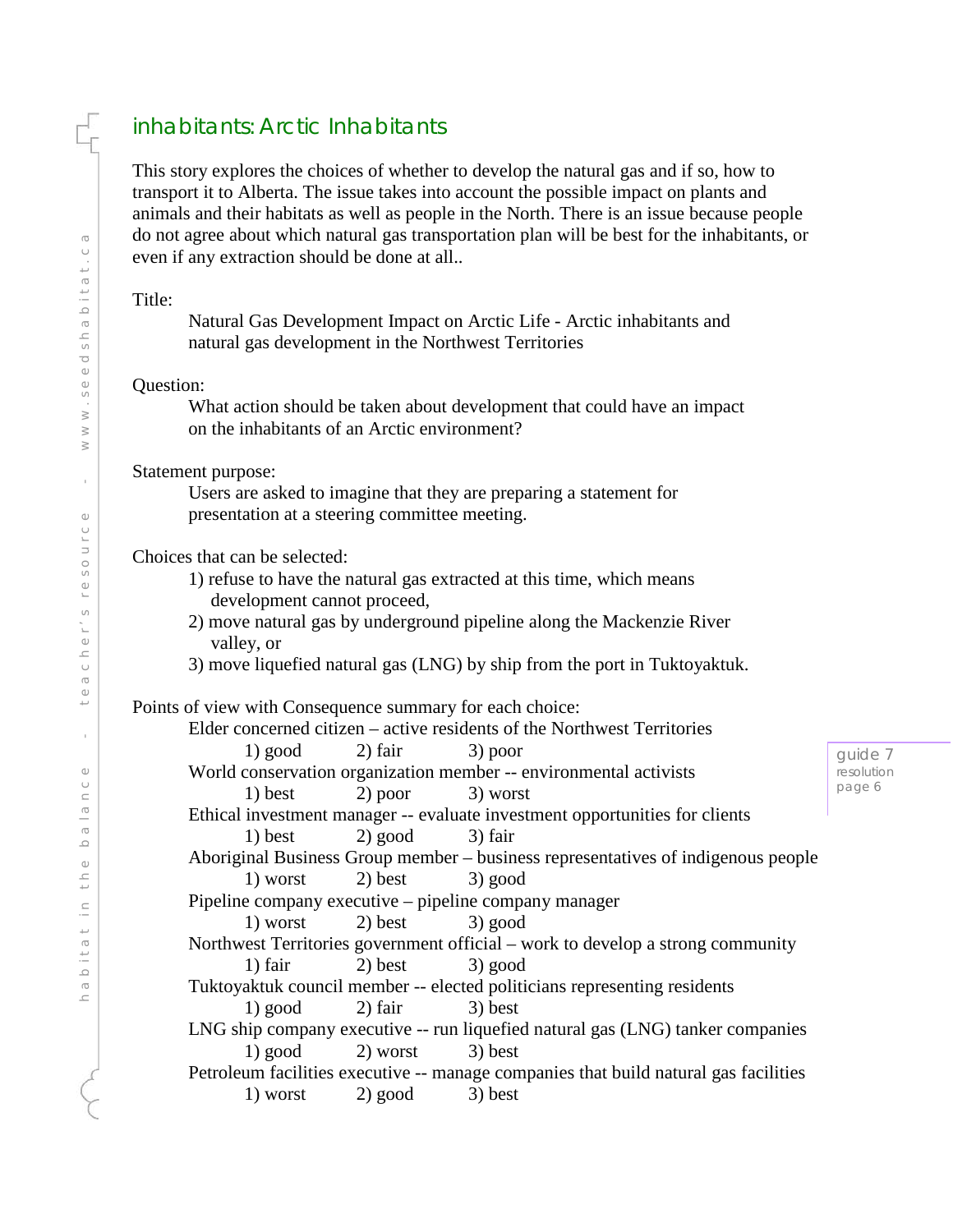# inhabitants: Transportation

This module examines several transportation alternatives that will connect coastal communities. The user must decide on the transport system that will meet his/her needs and those of the community. There is an issue because people do not agree about how to change the existing transportation system—whether to alter what exists, or to make more extensive changes.

Title:

What Transportation System is Acceptable? - Acceptable ways of connecting people and places

## Question:

What transportation system would best resolve an issue of highway congestion for inhabitants in an area that is already developed?

## Statement purpose:

Users are asked to imagine that they are preparing a statement for presentation at a public forum.

## Choices that can be selected:

1) designate a High-Occupancy Vehicle lane on the existing highway,

2) build a straight toll road that crosses the inlet,

3) add a high-speed railway line alongside the highway, or

4) establish ferryboat travel between coastal ports.

## Points of view with Consequence summary for each choice:

|                                                                                    |                                                            |  | Rural Association representative – rural landowners concerned about rural land use |        |  |  |
|------------------------------------------------------------------------------------|------------------------------------------------------------|--|------------------------------------------------------------------------------------|--------|--|--|
|                                                                                    | 1) fair $2)$ worst $3)$ good $4)$ poor                     |  |                                                                                    |        |  |  |
| First Nations representative -- long-time residents of an aboriginal community     |                                                            |  |                                                                                    |        |  |  |
|                                                                                    | 1) best 2) poor 3) fair 4) worst                           |  |                                                                                    | resolu |  |  |
| page<br>Whale Ridge administrator -- maintain contracts for the port operations    |                                                            |  |                                                                                    |        |  |  |
|                                                                                    | 1) fair $\qquad$ 2) fair $\qquad$ 3) poor $\qquad$ 4) best |  |                                                                                    |        |  |  |
| Construction company manager – work for locally owned road building businesses     |                                                            |  |                                                                                    |        |  |  |
|                                                                                    | 1) poor 2) best 3) good 4) poor                            |  |                                                                                    |        |  |  |
| Commuter Association spokesperson – represent travellers who want comfortable,     |                                                            |  |                                                                                    |        |  |  |
| efficient transportation                                                           |                                                            |  |                                                                                    |        |  |  |
|                                                                                    | 1) fair $2)$ worst $3)$ best $4)$ good                     |  |                                                                                    |        |  |  |
| Cabotford Town representative -- own property and run small businesses             |                                                            |  |                                                                                    |        |  |  |
|                                                                                    | 1) best 2) worst 3) good 4) worst                          |  |                                                                                    |        |  |  |
| Otterton Town representative -- officials of the Otterton town council             |                                                            |  |                                                                                    |        |  |  |
|                                                                                    | 1) fair $2)$ poor $3)$ good $4)$ best                      |  |                                                                                    |        |  |  |
| Mapledale City representative – city council officials, represent regional matters |                                                            |  |                                                                                    |        |  |  |
|                                                                                    | 1) fair $2)$ good $3)$ poor $4)$ poor                      |  |                                                                                    |        |  |  |
|                                                                                    |                                                            |  |                                                                                    |        |  |  |

e 7 resolution  $\overline{7}$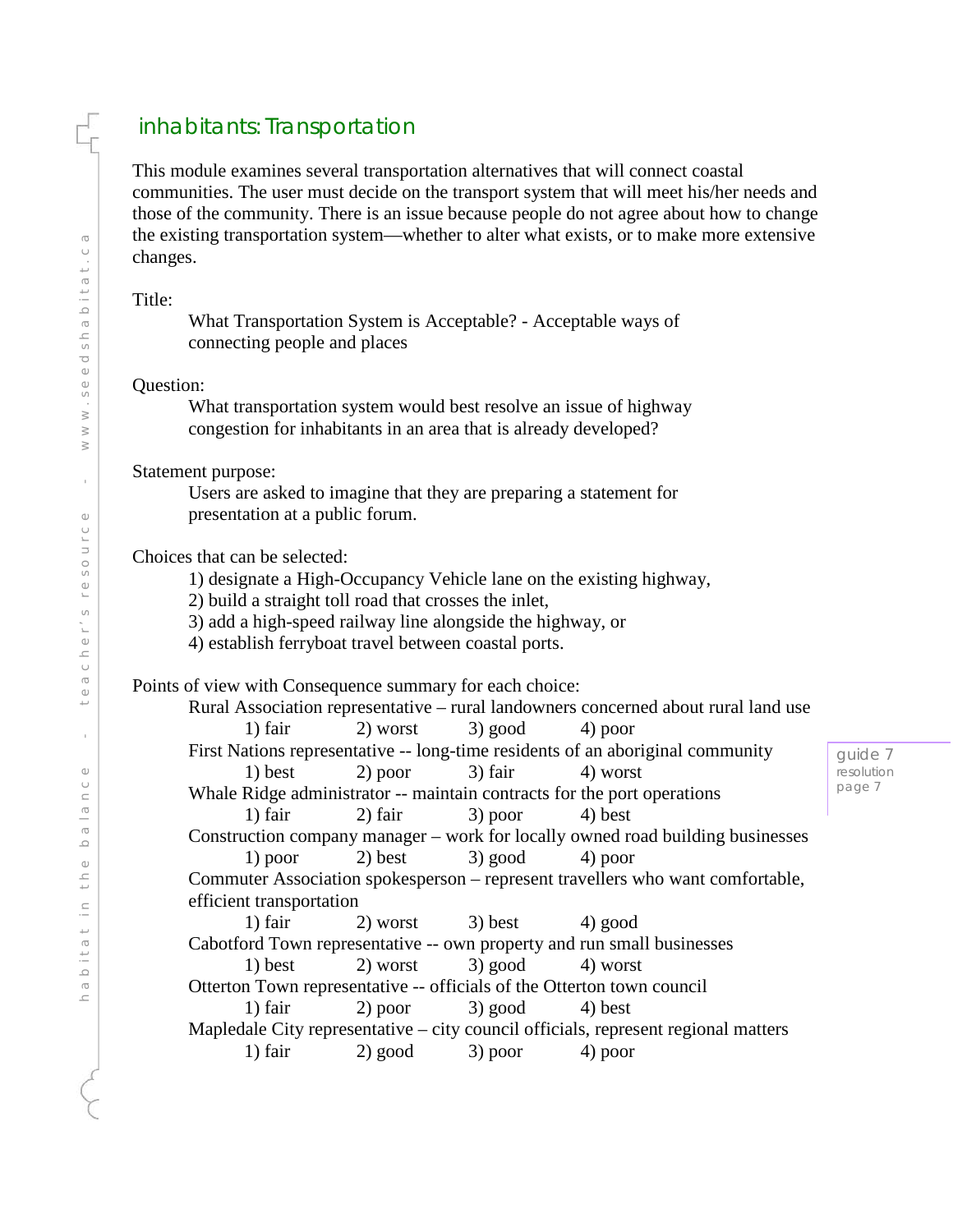# land: Spoiled Soil

This story deals with how land has been impacted by the extraction and processing of a mineral resource. The user examines the different choices of reclaiming the land and the affected soil. There is an issue because people do not agree about the action to take on fixing the damaged soil, or even if people need to do anything at all.

Title:

What to do about spoiled soil? - Based on a case study from Ontario

Question:

What is involved when a community responds to the identification of their soil as potentially unhealthy and toxic?

Statement purpose:

Users are asked to imagine that they are preparing a statement for presentation at a public forum.

Choices that can be selected:

- 1) Natural recovery -- let the soil repair itself by natural processes,
- 2) Clean and beautify -- remove dead matter and put in trees around public areas,
- 3) Treat and seed -- chemically repair and enrich the soil before seeding the entire area, or
- 4) Replace and replant -- remove the damaged soil then seed and replant the entire area.

Points of view with Consequence summary for each choice:

|                                                                                     |                                        |  | Middle-aged residents' representative -- contributors to the local economy |                  |  |  |  |
|-------------------------------------------------------------------------------------|----------------------------------------|--|----------------------------------------------------------------------------|------------------|--|--|--|
|                                                                                     | 1) good 2) poor 3) fair 4) worst       |  |                                                                            |                  |  |  |  |
| Re-greening Committee delegate – long-term city residents                           |                                        |  |                                                                            |                  |  |  |  |
|                                                                                     | 1) worst $2)$ best $3)$ fair $4)$ good |  |                                                                            | guide<br>resolut |  |  |  |
| Greater Sudbury Council member -- elected to represent Sudbury                      |                                        |  |                                                                            |                  |  |  |  |
|                                                                                     | 1) poor 2) poor 3) best 4) fair        |  |                                                                            |                  |  |  |  |
| Sudbury District Health representative – Sudbury doctors, nurses and social workers |                                        |  |                                                                            |                  |  |  |  |
|                                                                                     | 1) poor 2) worst 3) good 4) best       |  |                                                                            |                  |  |  |  |
| Country Lands Association spokesperson -- speaks for rural landowners               |                                        |  |                                                                            |                  |  |  |  |
|                                                                                     | 1) poor 2) worst 3) best 4) good       |  |                                                                            |                  |  |  |  |
| Tourism Association agent -- represent the travel industry                          |                                        |  |                                                                            |                  |  |  |  |
|                                                                                     | 1) worst 2) best 3) poor 4) fair       |  |                                                                            |                  |  |  |  |
| Metals industry representative -- business people who manage the extraction         |                                        |  |                                                                            |                  |  |  |  |
|                                                                                     | 1) best $2)$ good $3)$ fair $4)$ worst |  |                                                                            |                  |  |  |  |
| Keep Canadian Soils Healthy! representative -- environmental activist group         |                                        |  |                                                                            |                  |  |  |  |
|                                                                                     | 1) poor 2) worst 3) good 4) best       |  |                                                                            |                  |  |  |  |
| Clean-shield company manager -- business employing people locally                   |                                        |  |                                                                            |                  |  |  |  |
|                                                                                     | 1) good 2) best 3) worst 4) poor       |  |                                                                            |                  |  |  |  |
| National Reclamation company manager -- business removes toxic materials            |                                        |  |                                                                            |                  |  |  |  |
|                                                                                     | 1) worst 2) poor 3) fair 4) best       |  |                                                                            |                  |  |  |  |
|                                                                                     |                                        |  |                                                                            |                  |  |  |  |

 $\geq 7$ ion. page 8